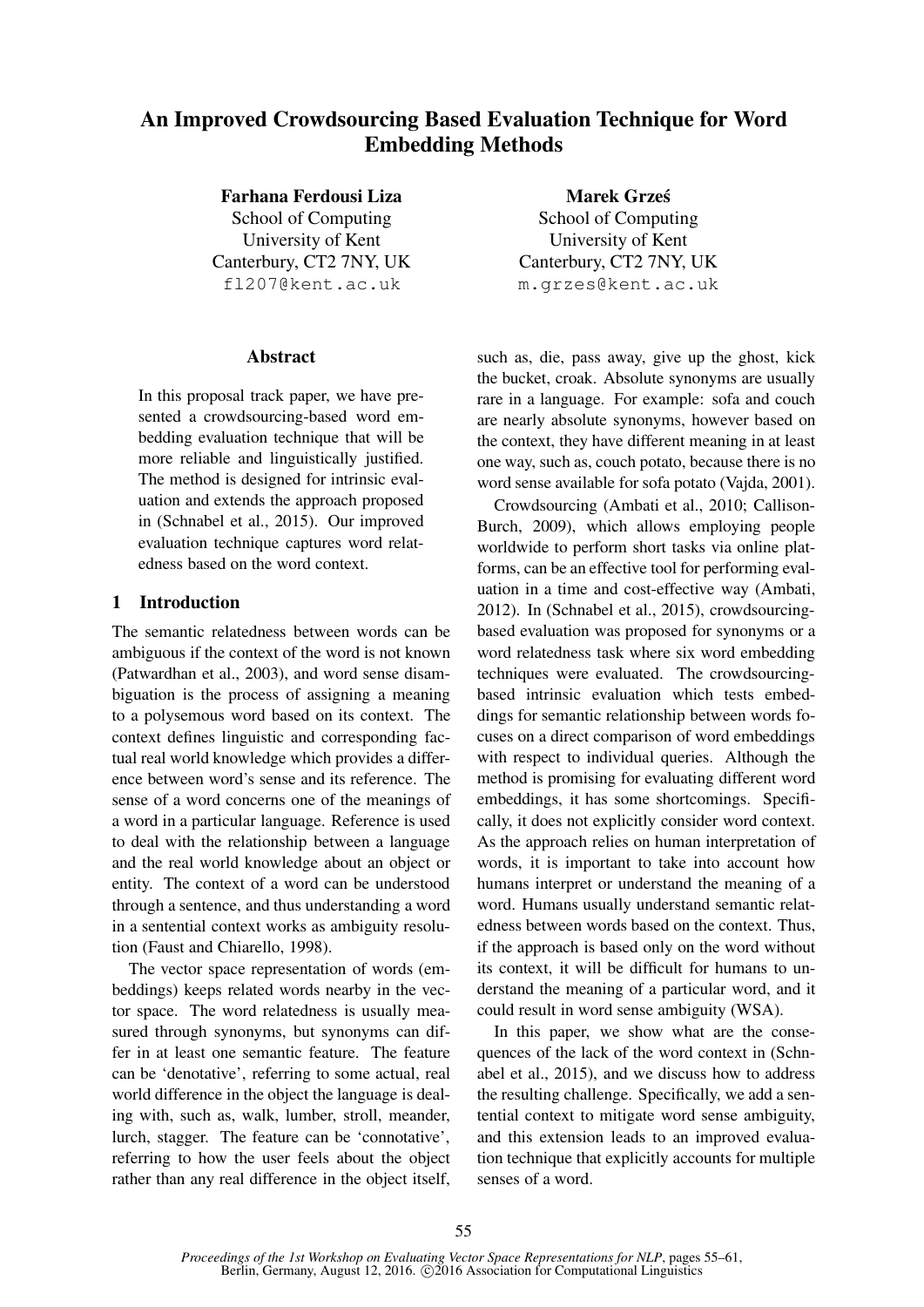### 2 Crowdsourcing Evaluation

### 2.1 Details of the Method

The method in (Schnabel et al., 2015) started by creating a *query inventory* which is a pre-selected set of query terms and semantically related target words. The query inventory consists of 100 query terms that balance frequency, part of speech (POS), and concreteness. The query terms were selected from 10 out of 45 broad categories from WordNet (Miller, 1995). Then, 10 random words with one adjective, one adverb, four nouns, and four verbs were selected based on concrete concepts from each category. Among the 10 words, 3 words were rare with the property that the number of their occurrences in the training corpus— Wikipedia dump (2008-03-01)—is smaller than 2500.

For each of those 100 query terms in the inventory, the nearest neighbours at ranks  $k \in \{1, 5, 50\}$ for the six embeddings from CBOW (Mikolov et al., 2013), Glove (Pennington et al., 2014), TSCCA (Dhillon et al., 2012), C&W (Collobert et al., 2011), H-PCA (Lebret and Lebret, 2013), and Random Projection (Li et al., 2006) were retrieved. Then, for each  $k$ , the query word along with the six words corresponding to the embeddings described above were presented to human testers (Turkers) from Amazon Mechanical Turk (MTurk) for evaluation. Each Turker was requested to evaluate between 20 and 50 items per task, where an item corresponds to the query term and a set of 6 retrieved nearest neighbour words from each of the six embeddings. The Turkers' were then asked to select one of the six words that is the closest synonym to the query word according to their perception. For the selected 100 query words and 3 ranks  $(k)$ , there were a total of 300 terms on which Turkers' perception-based choices were used for evaluating the embedding techniques. The comparison of embeddings was done by averaging the win ratio, where the win ratio was how many times the Turker chose a particular embedding divided by the number of total ratings for the corresponding query word.

### 2.2 Shortcomings of the Method

A word relatedness evaluation task for word embeddings is challenging due to ambiguity inherent in word sense and corresponding reference. Although the experiments in (Schnabel et al., 2015) incorporated participants with adequate knowledge of English, the ambiguity is inherent in the language. This means that evaluations that ignore the context may have impact on the evaluation result. Also, the evaluated word embedding techniques in (Schnabel et al., 2015) except TSCCA (Dhillon et al., 2015)—generate one vector for each word, and that makes comparisons between two related words from two embedding techniques difficult. For example, the word 'bank' may be embedded by CBOW as a noun in the context of 'he cashed a cheque at the bank' where the related word according to nearest neighbours would be 'financial' or 'finance' whereas the TSCCA might embed the same 'bank' as a noun but in the context of 'they pulled the canoe up on the bank' where related word according to nearest neighbours would be 'slope' or 'incline'. Although all the embedding techniques have been trained with the same corpus, different techniques may encode different explanatory factors of variation present in the data (Gao et al., 2014), and using one embedding vector per word cannot capture the different meanings (Huang et al., 2012), and as a result, not all senses will be conflated into one representation.

If the query word 'bank' is presented to a user with 'financial' and 'incline' as related words, and a user is asked which one is more likely to be a related word, then the user has to choose one word, but she does not know the context. Therefore, if 100 people were asked to evaluate the query word, and 50 persons voted for 'financial' and 50 persons voted for 'incline' to be a related word, then both CBOW and TSCCA have the same score. However, this judgement would be inaccurate as CBOW can embed one vector per word whereas TSCCA can embed multiple vectors for each word. Thus user's choice of a related word does not have sufficient impact on the quality evaluation of the embedding techniques. Note that the word 'bank', as a noun, has 10 senses in WordNet.

Before we introduce our extensions in the next section, we investigate how (Schnabel et al., 2015) accommodates word sense ambiguity. The Turker is presented with a query word and several related words to choose from. If the options presented to the Turker are from different contexts, the Turker has to choose from several correct senses. The Turker could be instructed that multiple senses can be encountered during the experiment, and one of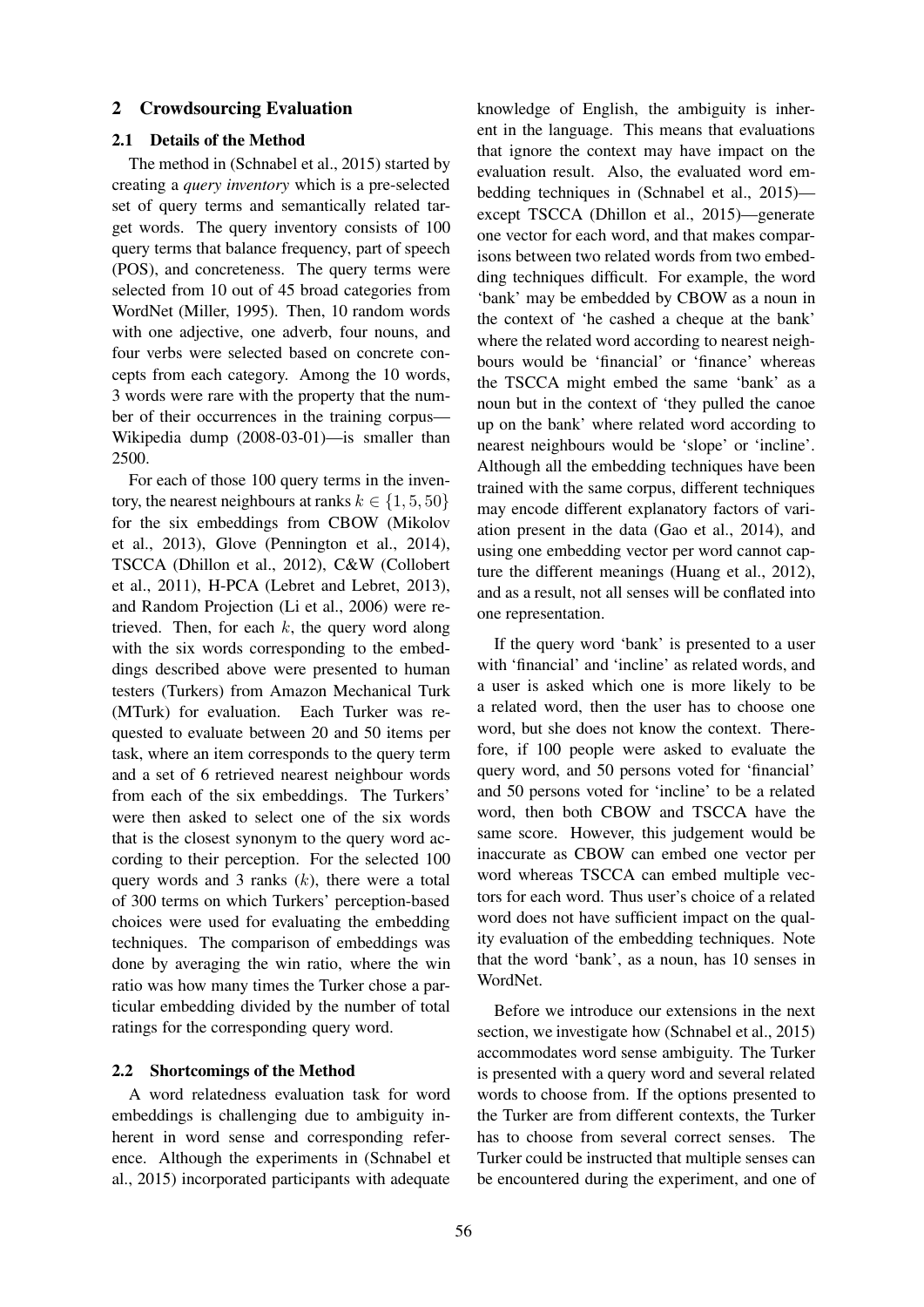the two alternative solutions could be considered:

- 1. Biased Select the sense that is most likely according to your knowledge of the language
- 2. Uniform sampling Select one sense randomly giving the same preference to all options

The first approach would be more appropriate because senses that are more common would be given higher priority. The second option would be hard to implement in practice because it is not clear if random sampling could be achieved, but this option will be useful to show connections with our method. Certainly, even if the Turker can sample according to a uniform probability, the real samples would depend on which senses contained in the corpus were captured by various word embedding techniques. Overall, using the above options, one could argue that the method accommodates different senses because the evaluation measures how well the word embedding methods recover the sense selection strategy of the user. The biased method would be desirable because it would focus on the most frequent senses, but one should note that this would depend on the subjective judgement of the user and her knowledge.

### 3 Proposed Extensions

Recent efforts on multiple embeddings for words (Neelakantan et al., 2015; Reisinger and Mooney, 2010) require a more sophisticated evaluation and further motivate our ideas. There are existing works, such as (Song, 2016; Iacobacci et al., 2015), where the sense embedding was proposed as a remedy for the current word embedding limitation on ubiquitous polysemous words, and the method learns a vector for each sense of a word. For words with multiple meanings, it is important to see how many senses a word embedding technique can represent through multiple vectors. To achieve such an evaluation, we have first extended the work of (Schnabel et al., 2015) to include sentential context to avoid word sense ambiguity faced by a human tester. In our method, every query word is accompanied by a context sentence. We then extended the method further so that it is more suitable to evaluate embedding techniques designed for polysemous words with regard to their ability to embed diverse senses.

#### 3.1 First Extension

Our chief idea is to extend the work of (Schnabel et al., 2015) by adding a context sentence for each query term. Using a context sentence for resolving word sense ambiguity is not a new concept, and it has been used by numerous researchers, such as (Melamud et al., 2015; Huang et al., 2012; Stetina et al., 1998; Biemann, 2013). In particular, human judgement based approaches, such as (Huang et al., 2012), have used the sentential context to determine the similarity between two words, and (Biemann, 2013) used sentential context for lexical substitution realising the importance of the word interpretation in the context for crowdsourcing-based evaluations.

Due to limited and potentially insufficient embedded vocabulary used to identify a related sense of the query term, we are also proposing to provide another option of 'None of the above' along with the six words. In fact, (Schnabel et al., 2015) have already considered 'I don't know the meaning of one (or several) of the words'; however, when the context is in place, there may be a situation when none of the embeddings make a good match for the query term, and in that case 'None of the above' is more appropriate. In this way, the user's response will be more justified, and a more reliable evaluation score will be retrieved. Our proposal is based on an observation that human reasoning about a word is based on the context, and in crowdsourcing evaluations, we use a human to interpret the meaning; and based on their judgement, we evaluate embedding techniques. So the human should be presented with the examples in the manner that is consistent with what humans see in real-life.

#### 3.2 Second Extension

In our first extension above, every query word is presented in a context. In order to implement a multi-sense evaluation, every query word is presented in several contexts where contexts represent different senses. The number  $(p)$  of the contexts presented, where  $p \geq 1$ , will depend on the number and frequency of available senses for a particular query word. Note that  $p$  contexts for the query word are presented in every round, and the Turker has more senses to choose from when word embeddings encode multiple senses per word.

#### 3.3 Example

The true, related words are those that are retrieved from the embedding techniques using the nearest neighbour algorithm, for example. Below, we show an example word 'bar' together with its context; the context is extracted from WordNet.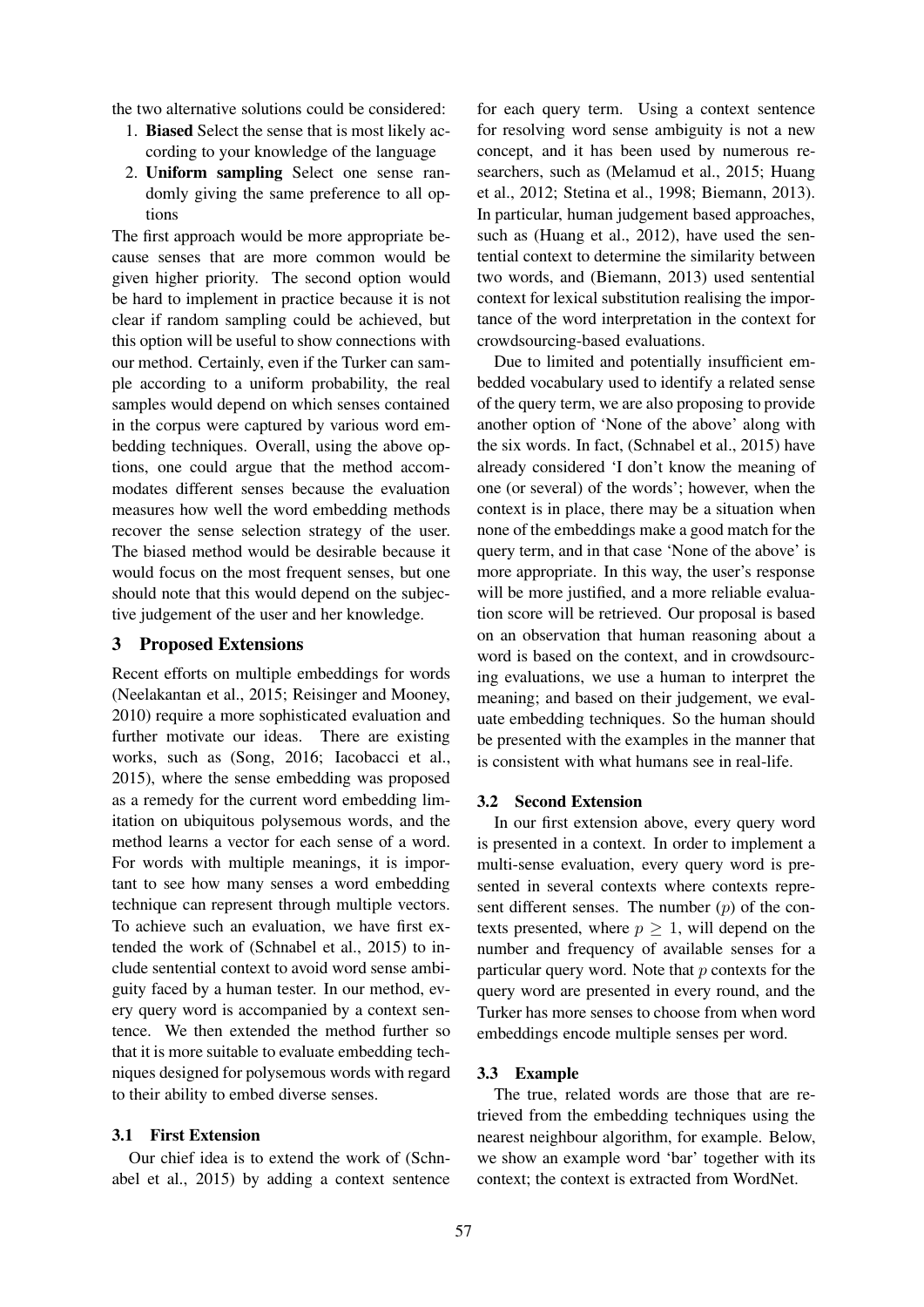Query Word: Bar, [Context Sentence: He drowned his sorrows in whiskey at the bar.], {True Related Words: barroom, bar, saloon, ginmill, taproom}

To extend the evaluation for multi-sense embedding capabilities of the embedding techniques, we will extend the example setting above by adding multiple test cases for each query word representing different senses. Note that this is not needed in (Schnabel et al., 2015) where query words are not annotated. In the above example, only one test case per query word was presented. However, for the query word 'Bar' as a noun, there are 15 senses available in WordNet 3.0, and 23 senses available in 2012 version of Wikipedia (Dandala et al., 2013a). For the second extension, the human evaluator will be presented with  $p$  context sentences representing p different senses. The criteria for selecting senses, and the corresponding context sentences will be discussed in the next section.

### 3.4 Context Generation

In every iteration, every word embedding method will return its best match for the query term. Our method will need to determine a context (i.e. an appropriate sentence for the given word). We call this process context generation, and this section introduces two approaches that can be used to implement it.

# 3.4.1 Informed Matching

In this informed approach, our assumption is that the senses selected for the query word should exist in the training corpus. Below we explain how to implement this feature.

Matching Frequent Senses In this approach, the goal is to use the most frequent senses from WordNet. In this way, we can take into account the frequency of senses embedded in Word-Net. For every query word, the most frequent  $n$ , where  $n > 1$ , word senses will be selected from WordNet. Note that we have to select only those senses that exist in our training corpus which is Wikipedia in this case. The mapping of the senses between Wikipedia and WordNet will be implemented using a method similar to (Mihalcea, 2007, Section 3.1). In the final step of their method, the labels (Wikipedia senses) are manually (i.e. they are performed by a human) mapped to Word-Net senses. An alternative approach would be automated mapping introduced in (Fernando and Stevenson, 2012), which does not require human intervention. One could argue that the manual mapping would be more accurate because of the incorporation of the human judgement, however, this is expensive and time consuming. As the overlapping, most frequent senses from the Wikipedia and WordNet will be chosen, the correct senses corresponding to the embedded word can be selected by Turkers as long as the word embedding methods are accurate. Since our method presents n senses per run, it is more likely that one or more of the chosen senses were embedded by the embedding techniques. Note that senses in Word-Net are generally ordered from the most frequent to the least frequent. WordNet sense frequencies come from the SemCor (Miller et al., 1993) sensetagged corpus which means that WordNet frequencies are well justified, and they are based on data. The example sentence corresponding to the chosen sense will be taken as a context sentence. As WordNet was annotated by humans, we assume that the context sentences are correct for a particular sense.

Matching Rare Senses In (Vossen et al., 2013), the authors argue that current *sense-tagged* corpora have insufficient support for rare senses and contexts and, as a result, they may not be sufficient for word-sense-disambiguation. For example, WordNet 3.0 has 15 senses for the word 'bar' as a noun, whereas 2012 version of Wikipedia has 23 senses (Dandala et al., 2013a) for this word. As a remedy for this issue, we propose another way to generate contexts where we utilise  $m$ , where  $m > 1$ , randomly selected senses from the training corpus (Wikipedia in our case). Note that this section applies to the situation where none of the rare senses exist in WordNet. Since Wikipedia does not contain frequencies for senses, sampling has to be according to a uniform distribution. Overall, Wikipedia can be used as a training corpus for the embedding methods and also for sense annotation.

In (Mihalcea, 2007), the authors showed that links in Wikipedia articles are appropriate for representing a sense. When Wikipedia will be used for selecting rare senses, the context sentence will be retrieved using a similar method to (Mihalcea, 2007, Section 3.1). Specifically, in the final step of the mapping method of (Mihalcea, 2007, Section 3.1), the labels (Wikipedia senses) were mapped to WordNet senses. However, this time we are interested in the word senses that are not available in WordNet; as a result, we will map the selected senses from Wikipedia to the appropri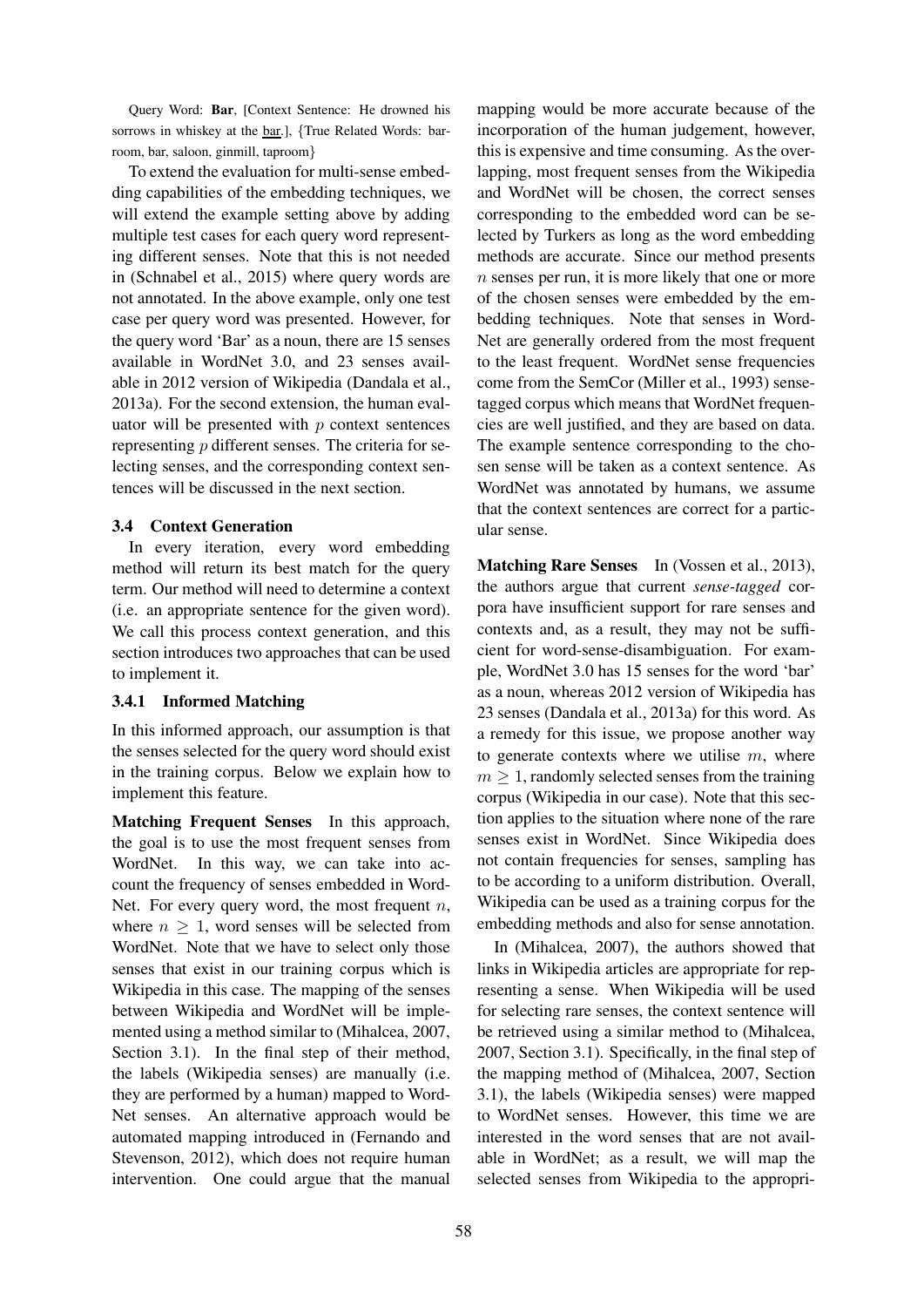ate subsenses in the Oxford Dictionary of English (ODE) (Soanes and Stevenson, 2003). Note that ODE provides a hierarchical structure of senses, and each polysemous sense is divided into a core sense and a set of subsenses (Navigli, 2006). We will follow an approach similar to (Navigli, 2006) where WordNet sense was semantically mapped to the ODE core senses. They mapped to the core senses because they were interested in the coarsegrained sense mapping to resolve granularity inherent in WordNet. In our case, we will do semantic mapping between Wikipedia senses (piped link or simple link) and ODE subsenses, instead of mapping the WordNet sense to the ODE core senses. Then, corresponding context sentences will be selected from Wikipedia or ODE.

Overall, when the corresponding context sentence for a query term is not available in Word-Net, the context sentence can be retrieved from Wikipedia (Mihalcea, 2007; Dandala et al., 2013b) or ODE using the method described above.

# 3.4.2 Random Matching

The informed method described above requires either manual matching by humans (which are time consuming and expensive) or an automated matching which may be inaccurate. An alternative approach is to sample senses randomly from Word-Net ignoring senses contained in the training corpus. The sampling distribution should be based on frequencies of senses. In this case, 'None of the above' option will be used whenever none of the embedded words are related to the query word according to the presented context. If we consider a large number of Turkers' evaluations, the evaluation will still give the performance score reflecting the true performance score of the embedding technique. However, this will be more costly because more Turkers will be required.

# 3.5 Merit of our Extensions

At the end of Sec. 2.2, we explained how word sense ambiguity is accommodated in (Schnabel et al., 2015). We argued that their evaluation was in expectation with respect to subjective preferences of the Turkers. Additionally, when the context is not provided, the Turkers may even forget about common senses of the query word. In our proposal, we argue that query words should be presented in an appropriate context. Similar to Sec. 2.2, we can distinguish two ways in which we can apply our method:

- 1. Informed sampling Sample senses according to their frequency in WordNet
- 2. Uniform sampling Sample senses according to a uniform probability distribution if no frequency data is available (e.g. Wikipedia)

We can now draw a parallel with alternative ways that Turkers may apply to solve the word sense ambiguity problem. In particular, under certain conditions (i.e. when word embeddings don't use sense frequency information), the uniform sampling option in our method would be equivalent with the uniform sampling method in Sec. 2.2. This means that asking the Turkers to select senses randomly according to a uniform probability distribution is the same as sampling contexts according to a uniform distribution. The two approaches differ, however, when non-uniform, informed probability distributions are used. Informed sampling in our approach is based on WordNet whose sense frequencies are based on data-driven research. This means that the overall evaluation would be based on real frequencies coming from the data instead of subjective and idiosyncratic judgements by the Turkers. This probabilistic argument provides another justification for our approach.

# 4 Conclusion

In this paper, a crowdsourcing-based word embedding evaluation technique of (Schnabel et al., 2015) was extended to provide data-driven treatment of word sense ambiguity. The method of (Schnabel et al., 2015) relies on user's subjective and knowledge dependent ability to select 'preferred' meanings whereas our method would deal with this problem selecting explicit contexts for words. The selection is according to the real frequencies of meanings computed from data. With this data-driven feature, our method could be more appropriate to evaluate both methods that produce one embedding per *word* as well as methods that produce one embedding per *word sense*. Our method would provide scores that accommodate word sense frequencies in the real use of the language. Here, we assume that word embeddings should recover the most frequent senses with higher priority.

Acknowledgement We thank the anonymous reviewers for stimulating criticism and for pointing out important references. We also thank Omer Levy for being a supportive workshop organiser.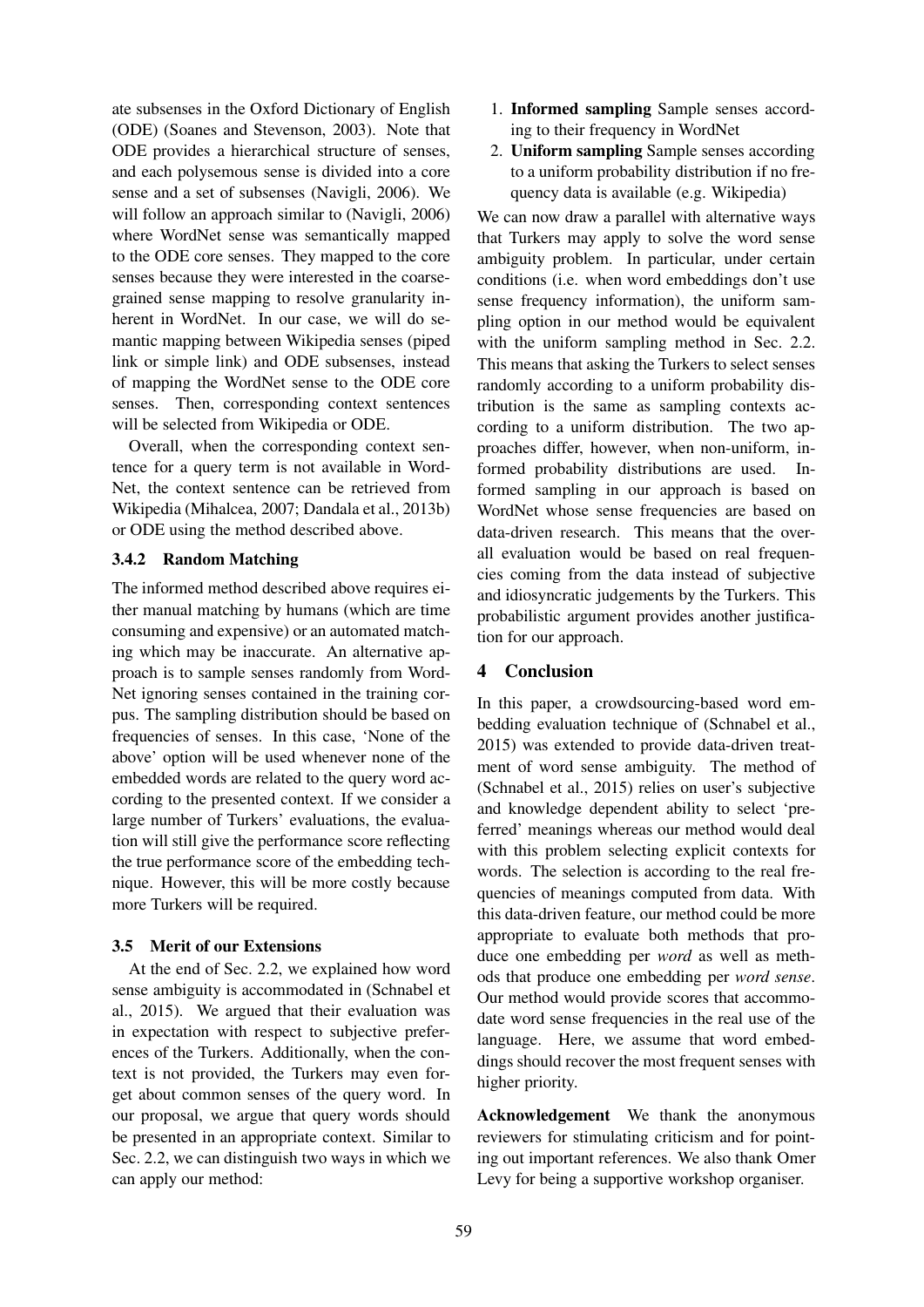### References

- Vamshi Ambati, Stephan Vogel, and Jaime Carbonell. 2010. Active learning and crowd-sourcing for machine translation. In *Proceedings of the Seventh International Conference on Language Resources and Evaluation (LREC-2010)*, pages 2169–2174, Valletta, Malta, May. European Languages Resources Association (ELRA). ACL Anthology Identifier: L10-1165.
- Vamshi Ambati. 2012. *Active Learning and Crowdsourcing for Machine Translation in Low Resource Scenarios*. Ph.D. thesis, Pittsburgh, PA, USA. AAI3528171.
- Chris Biemann. 2013. Creating a system for lexical substitutions from scratch using crowdsourcing. *Language Resources and Evaluation*, 47(1):97–122.
- Chris Callison-Burch. 2009. Fast, cheap, and creative: Evaluating translation quality using amazon's mechanical turk. In *Proceedings of the 2009 Conference on Empirical Methods in Natural Language Processing*, pages 286–295, Singapore, August. Association for Computational Linguistics.
- Ronan Collobert, Jason Weston, Léon Bottou, Michael Karlen, Koray Kavukcuoglu, and Pavel Kuksa. 2011. Natural language processing (almost) from scratch. *J. Mach. Learn. Res.*, 12:2493–2537, November.
- Bharath Dandala, Chris Hokamp, Rada Mihalcea, and Razvan C. Bunescu. 2013a. Sense clustering using wikipedia. In Galia Angelova, Kalina Bontcheva, and Ruslan Mitkov, editors, *Recent Advances in Natural Language Processing, RANLP 2013, 9-11 September, 2013, Hissar, Bulgaria*, pages 164–171. RANLP 2013 Organising Committee / ACL.
- Bharath Dandala, Rada Mihalcea, and Razvan Bunescu. 2013b. Word sense disambiguation using wikipedia. In *The People's Web Meets NLP*, pages 241–262. Springer.
- Paramveer S. Dhillon, Jordan Rodu, Dean P. Foster, and Lyle H. Ungar. 2012. Two step cca: A new spectral method for estimating vector models of words. In *Proceedings of the 29th International Conference on Machine learning*, ICML'12.
- Paramveer S. Dhillon, Dean P. Foster, and Lyle H. Ungar. 2015. Eigenwords: Spectral word embeddings. *Journal of Machine Learning Research*, 16:3035– 3078.
- Miriam Faust and Christine Chiarello. 1998. Sentence context and lexical ambiguity resolution by the two hemispheres. *Neuropsychologia*, 36(9):827–835.
- Samuel Fernando and Mark Stevenson. 2012. Mapping wordnet synsets to wikipedia articles. In *Proceedings of the Eight International Conference on Language Resources and Evaluation (LREC'12)*, Istanbul, Turkey, may. European Language Resources Association (ELRA).
- Bin Gao, Jiang Bian, and Tie-Yan Liu. 2014. Wordrep: A benchmark for research on learning word representations. *CoRR*, abs/1407.1640.
- Eric H. Huang, Richard Socher, Christopher D. Manning, and Andrew Y. Ng. 2012. Improving word representations via global context and multiple word prototypes. In *Proceedings of the 50th Annual Meeting of the Association for Computational Linguistics: Long Papers - Volume 1*, ACL '12, pages 873– 882, Stroudsburg, PA, USA. Association for Computational Linguistics.
- Ignacio Iacobacci, Mohammad Taher Pilehvar, and Roberto Navigli. 2015. Sensembed: learning sense embeddings for word and relational similarity. In *Proceedings of ACL*, pages 95–105.
- Rémi Lebret and Ronan Lebret. 2013. Word<br>emdeddings through hellinger PCA. CoRR, emdeddings through hellinger PCA. abs/1312.5542.
- Ping Li, Trevor J. Hastie, and Kenneth W. Church. 2006. Very sparse random projections. In *Proceedings of the 12th ACM SIGKDD International Conference on Knowledge Discovery and Data Mining*, KDD '06, pages 287–296, New York, NY, USA. ACM.
- Oren Melamud, Omer Levy, and Ido Dagan. 2015. A simple word embedding model for lexical substitution. In *Proceedings of the 1st Workshop on Vector Space Modeling for Natural Language Processing*.
- Rada Mihalcea. 2007. Using wikipedia for automatic word sense disambiguation. In *HLT-NAACL*, pages 196–203.
- Tomas Mikolov, Ilya Sutskever, Kai Chen, Greg S Corrado, and Jeff Dean. 2013. Distributed representations of words and phrases and their compositionality. In C. J. C. Burges, L. Bottou, M. Welling, Z. Ghahramani, and K. Q. Weinberger, editors, *Advances in Neural Information Processing Systems 26*, pages 3111–3119. Curran Associates, Inc.
- George A. Miller, Claudia Leacock, Randee Tengi, and Ross T. Bunker. 1993. A semantic concordance. In *Proceedings of the workshop on Human Language Technology*, HLT '93, pages 303–308, Stroudsburg, PA, USA. Association for Computational Linguistics.
- George A. Miller. 1995. Wordnet: A lexical database for english. *Commun. ACM*, 38(11):39–41, November.
- Roberto Navigli. 2006. Meaningful clustering of senses helps boost word sense disambiguation performance. In *Proceedings of the 21st International Conference on Computational Linguistics and the 44th annual meeting of the Association for Computational Linguistics*, pages 105–112. Association for Computational Linguistics.